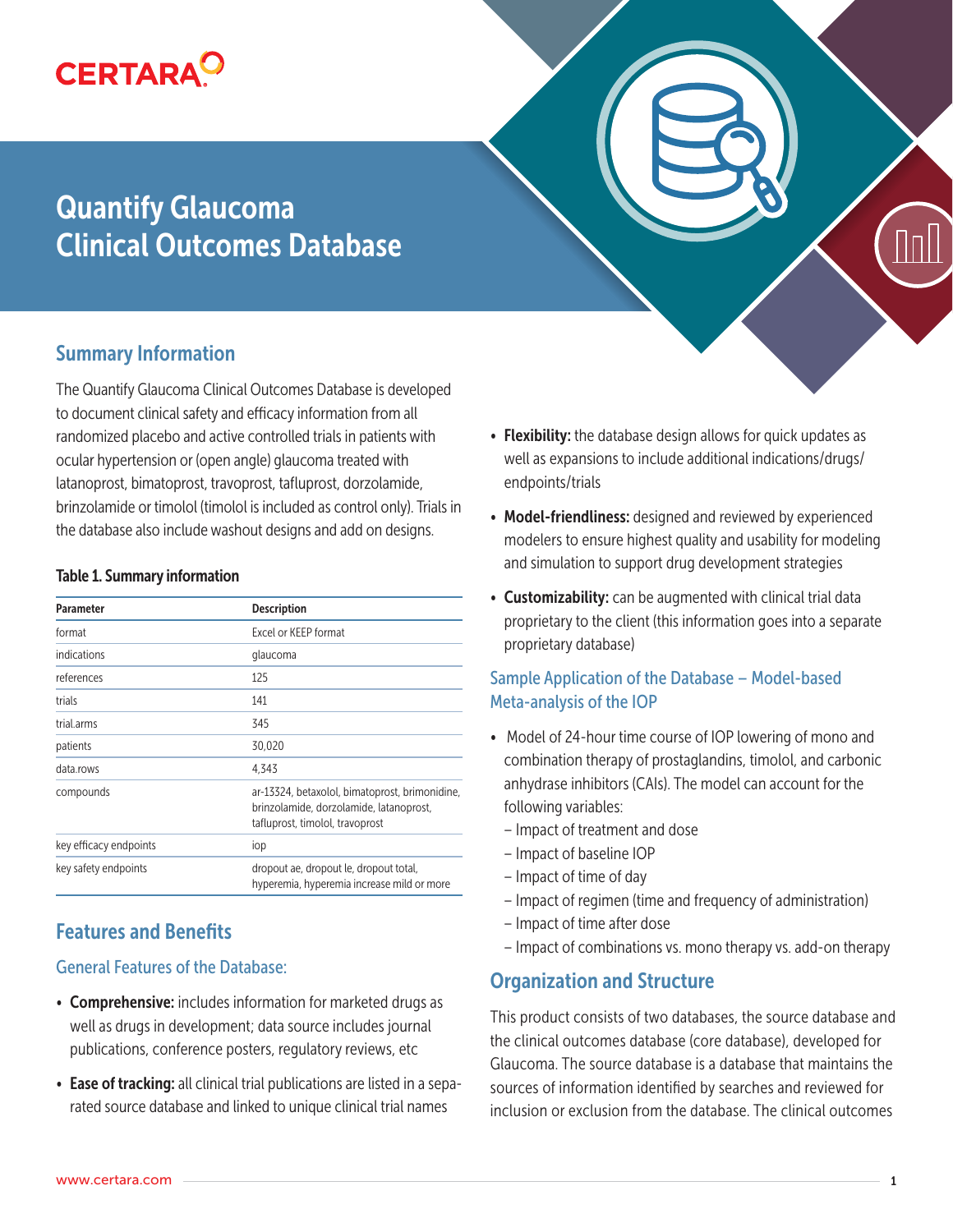database contains the information on trial, treatment and patients characteristics and safety and efficacy results of the trials identified for inclusion in the database.

The following is a flowchart showing the process with which databases are created, optimized and updated.



## Overview of the Glaucoma Source Database

Medline search on 7/27/15 yielded 562 references, the total number of references including data from FDA, EMEA and clinicltrials.gov is 573 references, of which 125 were selected for inclusion. The source database documents all search results and reasons for exclusion (mostly because control treatment was not relevant, patients not relevant, only mean diurnal IOP, etc).

## Overview of the Glaucoma Clinical Outcomes Database

The clinical outcomes database contains information from 141 trials, representing data for about 30,020 patients. The table below provides an overview of the available data for IOP in the database. It shows the number of data points and the number of patients for each study drug on this endpoint.

| randomized.drug          | trials | arms | patients |
|--------------------------|--------|------|----------|
| ar-13324                 |        |      | 147      |
| betaxolol                |        |      | 107      |
| bimatoprost              | 29     | 44   | 3752     |
| bimatoprost+brimonidine  |        |      | 24       |
| bimatoprost+brinzolamide |        |      | 23       |
| bimatoprost+dorzolamide  |        |      | 24       |
| bimatoprost+timolol      |        |      | 1585     |
| brimonidine              |        |      | 676      |

#### Table 2. Number of trials, treatment arms and patients by drug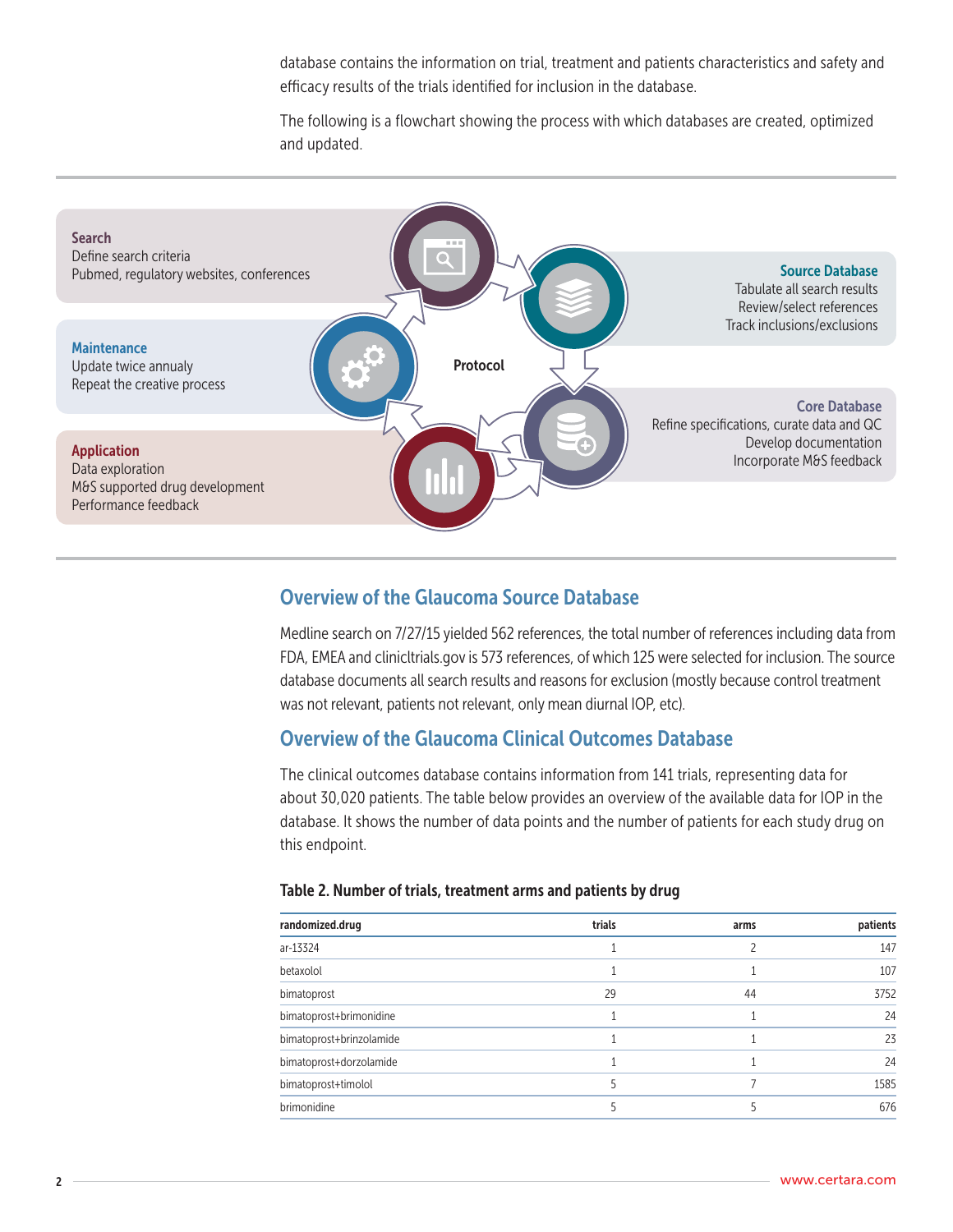| 3              | 3              | 630   |
|----------------|----------------|-------|
| 8              | 16             | 1753  |
| 13             | 20             | 1550  |
| $\mathbf{1}$   | $1\,$          | 32    |
| 48             | 63             | 3937  |
| $\mathbf{1}$   | 1              | 12    |
| $\overline{c}$ | $\overline{c}$ | 27    |
| 3              | 4              | 78    |
| 21             | 24             | 1633  |
| $\overline{c}$ | 2              | 74    |
| $\overline{c}$ | $\overline{c}$ | 360   |
| $\mathbf{1}$   | $\overline{c}$ | 400   |
| 38             | 38             | 3571  |
| $\overline{c}$ | $\overline{c}$ | 193   |
| 6              | $\overline{7}$ | 734   |
| 33             | 37             | 3107  |
| $\overline{c}$ | $\overline{c}$ | 114   |
| 23             | 32             | 2681  |
| $\overline{c}$ | 2              | 21    |
| 5              | 5              | 240   |
| $\mathbf{1}$   | $\mathbf{1}$   | 4     |
| 12             | 21             | 2368  |
| $\mathbf{1}$   | 2              | 163   |
| 141            | 345            | 30020 |
|                |                |       |

# Example Plots of Actual Trial Data

The following graphs show an example of the 24-hour IOP time course in selected trials.